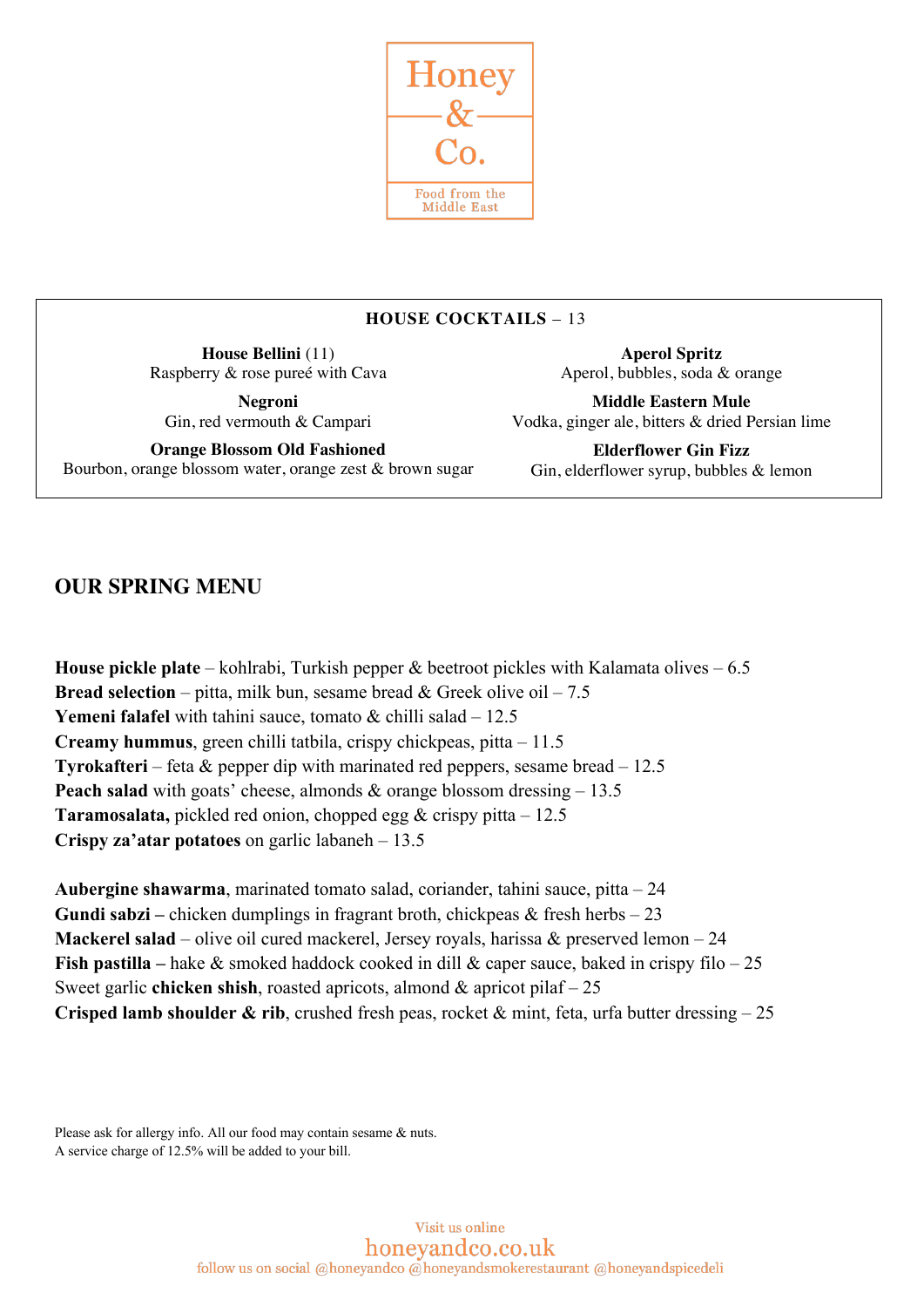

# **OUR SPRING SHARING MENU**

for the whole table to share

#### **Start with our mezze**

Pickles & olives Bread selection & Greek olive oil Yemeni falafel with tahini sauce & sumac Hummus, tatbila, smoked paprika, crispy chickpeas Tyrokafteri – feta  $\&$  pepper dip, marinated red peppers Peach salad with goats' cheese, almonds & orange blossom Cherry, freekeh, herb, pine nut & pistachio tabule Halloumopitta, thyme honey, za'atar

#### **Followed by a main of your choice**

Aubergine shawarma, marinated tomato salad, tahini sauce, pitta Gundi sabzi – chicken dumplings in fragrant broth, chickpeas  $\&$  fresh herbs Fish pastilla – hake  $\&$  smoked haddock cooked in dill  $\&$  caper sauce, baked in crispy filo Sweet garlic chicken shish, roasted apricots, almond & apricot pilaf Mackerel salad – olive oil cured mackerel, Jersey royals, harissa  $\&$  preserved lemon Crisped lamb shoulder & rib, crushed fresh peas, rocket & mint, feta, urfa butter

#### **Dessert**

Feta & honey cheesecake Chocolate terrazzo Cherry & pistachio cake with sour cream Or choose from our daily counter

## **45 pp / w. dessert 50 pp**

Please ask for allergy info. All our food may contain sesame & nuts. A service charge of 12.5% will be added to your bill.

> Visit us online honeyandco.co.uk

follow us on social @honeyandco @honeyandsmokerestaurant @honeyandspicedeli